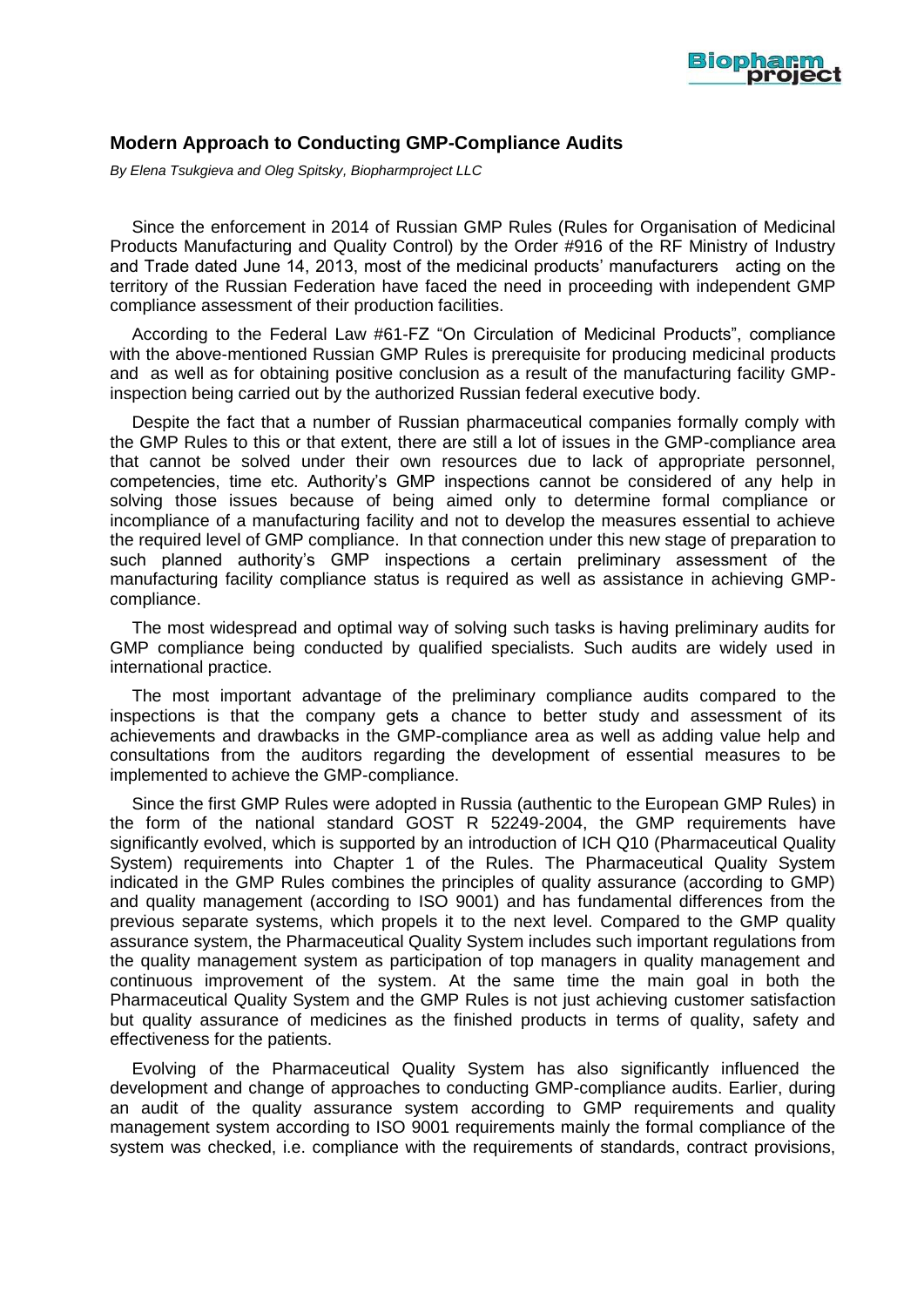

activities planned within the framework of system operation, etc. Now, an auditor is no longer a formal inspector but also a subject of the Pharmaceutical Quality System, who apart from the traditional assessment also assists the company:

- to assess the effectiveness of the System in forming and achieving a proper strategy of product quality management;
- to define and assess the critical factors influencing the quality as well as the required activities to reduce the quality risks they might present;
- to contribute to a continuous improvement of the Pharmaceutical Quality System of the company;
- to contribute to the effective and efficient business performance of the company.

In this connection the most critical issue for conducting of any compliance assessment is the qualification of auditors' team, whether it pertains to the first, second or third party audit. It means that the team of auditors carrying out the assessment of the Pharmaceutical Quality System must: firstly, have special competences, professional knowledge and skills in various areas of pharmaceutical quality and GMP compliance; secondly, know and understand the general principles and tools of quality management; and, thirdly, have a documentary confirmation of the compliance to the above qualification requirements.

One of the most reputable international organizations conducting the inspection and confirming the compliance of the different management systems auditors to the applied qualification requirements is the International Register of Certificated Auditors (IRCA).

The fields of certification and training of the auditors in IRCA include not only the most widespread basic standards of the management systems according to ISO, such as quality and environmental management systems, but also the management systems of industrial sectors and technical areas such as power engineering, IT, marine safety, pharmaceutical quality, etc.

In 2014 a group of our specialists from the Quality and Validation Department and Process Department, was trained at the IRCA accredited course "Auditor/Lead Auditor of the Pharmaceutical Quality System" conducted by the trainers from Great Britain and passed a 2 hour written qualification examination. As a result of this training, the specialists, received IRCA certificates confirming a successful pass of the examination and compliance with the qualification requirements applied to the auditors/lead auditors of the Pharmaceutical Quality Systems.

Therewith, based on signed partnership agreement with NNE Pharmaplan, Denmark it may be possible to engage international experts to audit.

That is why at present Biopharmproject in Russia has all the necessary resources and competences that allow us to gather a team of highly professional auditors at short notice, who will help our clients to not only formally define the level of compliance but also to provide recommendations and develop a package of measures and activities to be implemented for the continuous improvement of Pharmaceutical Quality System. These activities will allow the company not only to achieve GMP compliance but also to define and formulate strategic management objectives contributing to effective business development.

The assessment of compliance can be carried out in the following areas:

- conducting a preliminary GMP compliance audit and/or gap-assessment of a company within the framework of preparation to an inspection by the Russian regulatory authorities;
- GMP-compliance audits of the contract manufacturing organisations (CMOs);